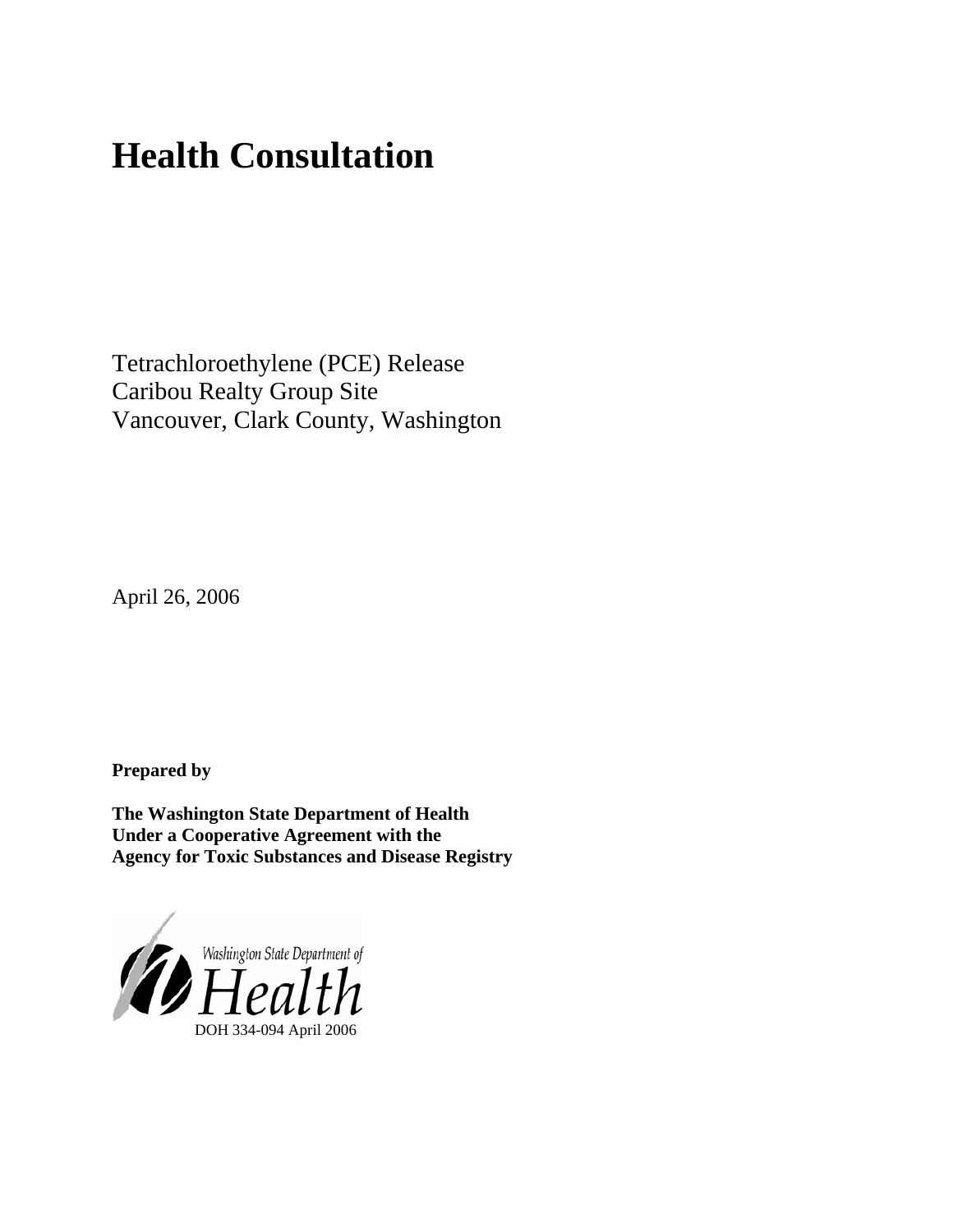#### **Foreword**

The Washington State Department of Health (DOH) has prepared this health consultation in cooperation with the Agency for Toxic Substances and Disease Registry (ATSDR). ATSDR is part of the U.S. Department of Health and Human Services and is the principal federal public health agency responsible for health issues related to hazardous waste. This health consultation was prepared in accordance with methodologies and guidelines developed by ATSDR.

The purpose of this health consultation is to identify and prevent harmful human health effects resulting from exposure to hazardous substances in the environment. Health consultations focus on specific health issues so that DOH can respond to requests from concerned residents or agencies for health information on hazardous substances. DOH evaluates sampling data collected from a hazardous waste site, determines whether exposures have occurred or could occur, reports any potential harmful effects, and recommends actions to protect public health. The findings in this report are relevant to conditions at the site during the time of this health consultation, and should not necessarily be relied upon if site conditions or land use changes in the future.

For additional information or questions regarding DOH or the contents of this health consultation, please call the health advisor who prepared this document:

Barbara Trejo Washington State Department of Health Office of Environmental Health Assessments P.O. Box 47846 Olympia, WA 98504-7846 (360) 236-3373 FAX (360) 236-3383 1-877-485-7316 Website: [http://www.doh.wa.gov/](www.doh.wa.gov/consults)eqpuww

For persons with disabilities this document is available on request in other formats. To submit a request, please call 1-800-525-0127 (TTY/TDD call 711).

For more information about ATSDR, contact the ATSDR Information Center at 1-888-422-8737 or visit the agency's Web site: www.atsdr.cdc.gov/.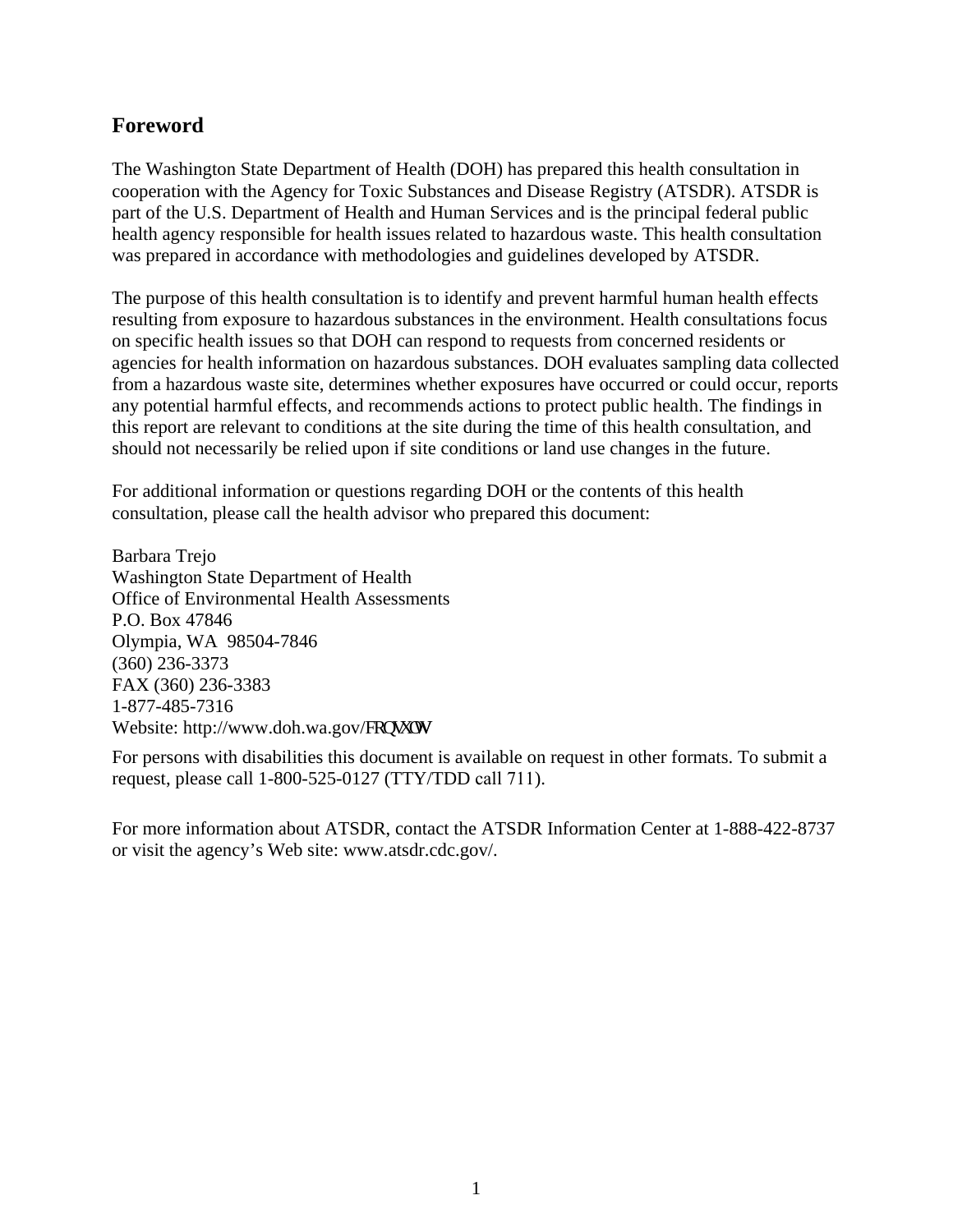# **Glossary**

| Acute                                                                               | Occurring over a short time [compare with chronic].                                                                                                                                                                                                                                              |
|-------------------------------------------------------------------------------------|--------------------------------------------------------------------------------------------------------------------------------------------------------------------------------------------------------------------------------------------------------------------------------------------------|
| <b>Agency for Toxic</b><br><b>Substances and Disease</b><br><b>Registry (ATSDR)</b> | The principal federal public health agency involved with hazardous waste<br>issues, responsible for preventing or reducing the harmful effects of<br>exposure to hazardous substances on human health and quality of life.<br>ATSDR is part of the U.S. Department of Health and Human Services. |
| Carcinogen                                                                          | Any substance that causes cancer.                                                                                                                                                                                                                                                                |
| <b>Chronic</b>                                                                      | Occurring over a long time (more than 1 year) [compare with <b>acute</b> ].                                                                                                                                                                                                                      |
| Contaminant                                                                         | A substance that is either present in an environment where it does not<br>belong or is present at levels that might cause harmful (adverse) health<br>effects.                                                                                                                                   |
| <b>Environmental Protection</b><br>Agency (EPA)                                     | United States Environmental Protection Agency.                                                                                                                                                                                                                                                   |
| <b>Exposure</b>                                                                     | Contact with a substance by swallowing, breathing, or touching the skin or<br>eyes. Exposure may be short-term [acute exposure], of intermediate<br>duration, or long-term [chronic exposure].                                                                                                   |
| Groundwater                                                                         | Water beneath the earth's surface in the spaces between soil particles and<br>between rock surfaces [compare with surface water].                                                                                                                                                                |
| <b>Hazardous substance</b>                                                          | Any material that poses a threat to public health and/or the environment.<br>Typical hazardous substances are materials that are toxic, corrosive,<br>ignitable, explosive, or chemically reactive.                                                                                              |
| Indeterminate public<br>health hazard                                               | The category used in ATSDR's public health assessment documents when<br>a professional judgment about the level of health hazard cannot be made<br>because information critical to such a decision is lacking.                                                                                   |
| <b>Maximum Contaminant</b><br>Level (MCL)                                           | A drinking water regulation established by the federal Safe Drinking Water<br>Act. It is the maximum permissible concentration of a contaminant in water<br>that is delivered to the free flowing outlet of the ultimate user of a public<br>water system. MCLs are enforceable standards.       |
| <b>Monitoring wells</b>                                                             | Special wells drilled at locations on or off a hazardous waste site so water<br>can be sampled at selected depths and studied to determine the movement<br>of groundwater and the amount, distribution, and type of contaminant.                                                                 |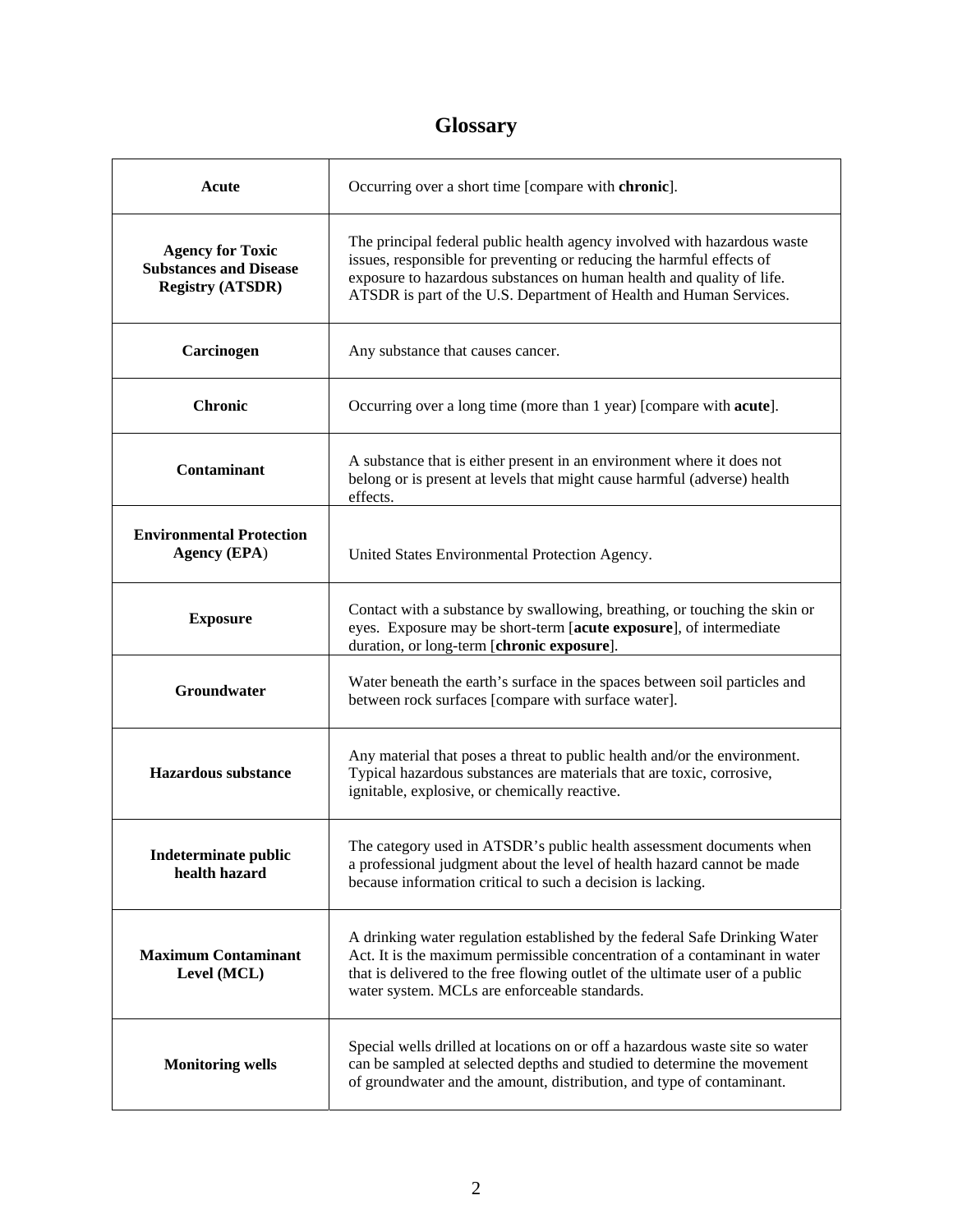| <b>Organic</b>                     | Compounds composed of carbon, including materials such as solvents, oils,<br>and pesticides that are not easily dissolved in water.                       |
|------------------------------------|-----------------------------------------------------------------------------------------------------------------------------------------------------------|
| Volatile organic<br>compound (VOC) | Organic compounds that evaporate readily into the air. VOCs include<br>substances such as benzene, toluene, methylene chloride, and methyl<br>chloroform. |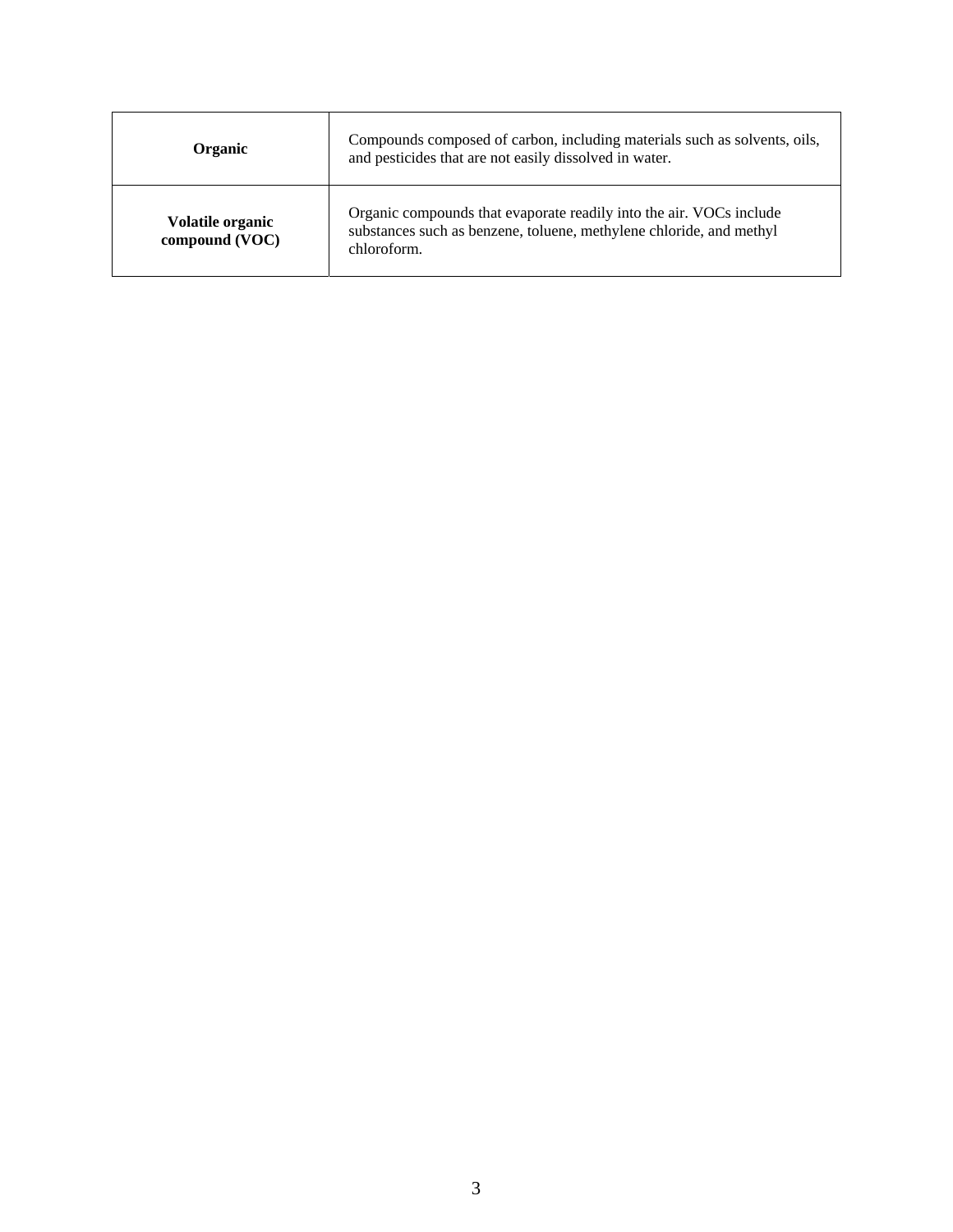#### **Summary and Statement of Issues**

The Washington State Department of Health (DOH) conducted a health consultation for the Caribou Realty Group site after being contacted by the Washington State Department of Ecology (Ecology) about elevated levels of tetrachloroethylene (PCE) discovered in shallow groundwater below the property (personal communication, e-mail message from Michael Spencer, Ecology to Wayne Clifford, DOH, November 1, 2005). DOH conducts health consultations in cooperation with the Agency for Toxic Substances and Disease Registry (ATSDR).

The PCE contaminated groundwater discovered at the Caribou site poses a potential threat to drinking water because groundwater in the area is used as a drinking water source. The contaminated groundwater also poses an indoor air health risk because PCE can volatilize from the groundwater, move through the overlying soil, and enter indoor air in nearby buildings. DOH discussed these two potential exposure pathways with Ecology and Clark County Health Department (CCHD) shortly after being made aware of the groundwater contamination in November 2005 and recommended that the agencies identify whether any drinking water wells are at risk or indoor air at the Caribou or nearby properties is affected by the PCE contaminated groundwater (Personal communication. Telephone conversations between Barbara Trejo, DOH; Bryan DeDoncker, CCHD; and Cris Matthews, Ecology, November 2, 2005).

#### **Background**

The Caribou Realty Group (Caribou) site is located at 8914 NE St. Johns Road in Vancouver, Clark County, Washington (Figure 1). The site is bounded by NE St. Johns Road to the southeast and commercial property with various businesses to the north, west, and southwest. Residential properties, some new, are located beyond the commercial properties to the north, northwest, and west.

A single story, concrete-block building occupies a portion of the Caribou site. No foundation vents were visible at the base of the building during a DOH site visit on December 28, 2005. An unpaved driveway/parking area surrounds the building. A dry cleaning business operated at the Caribou site from approximately 1957 to  $1981<sup>1</sup>$ . The building is currently occupied by a gift shop and barber shop.

The Caribou site was added to Ecology's Confirmed and Suspected Contaminated Sites list in January 2001 because the site was the suspected source of PCE discovered by Clark Public Utilities (CPU) in 1998 in two shallow groundwater monitoring wells (CPU MW1 and CPU MW2) installed at the Zinda property (9014 NE St. Johns Road), which is located directly north/northwest of the Caribou site (Figure 2).<sup>1</sup> CPU installed these two monitoring wells because of the property's proximity to CPU production wells and concern about the septic system located on the property.<sup>2</sup>

The closest CPU public drinking water well (CPU#24 (Beck Well)) is located approximately 2,600 feet northwest of the Caribou site (Personal communication. E-mail from John Louderback, CPU, to Barbara Trejo, DOH. January 4, 2006). CPU#24 is reportedly screened from 400 to 458 feet below ground surface (bgs). (Personal communication. E-mail from John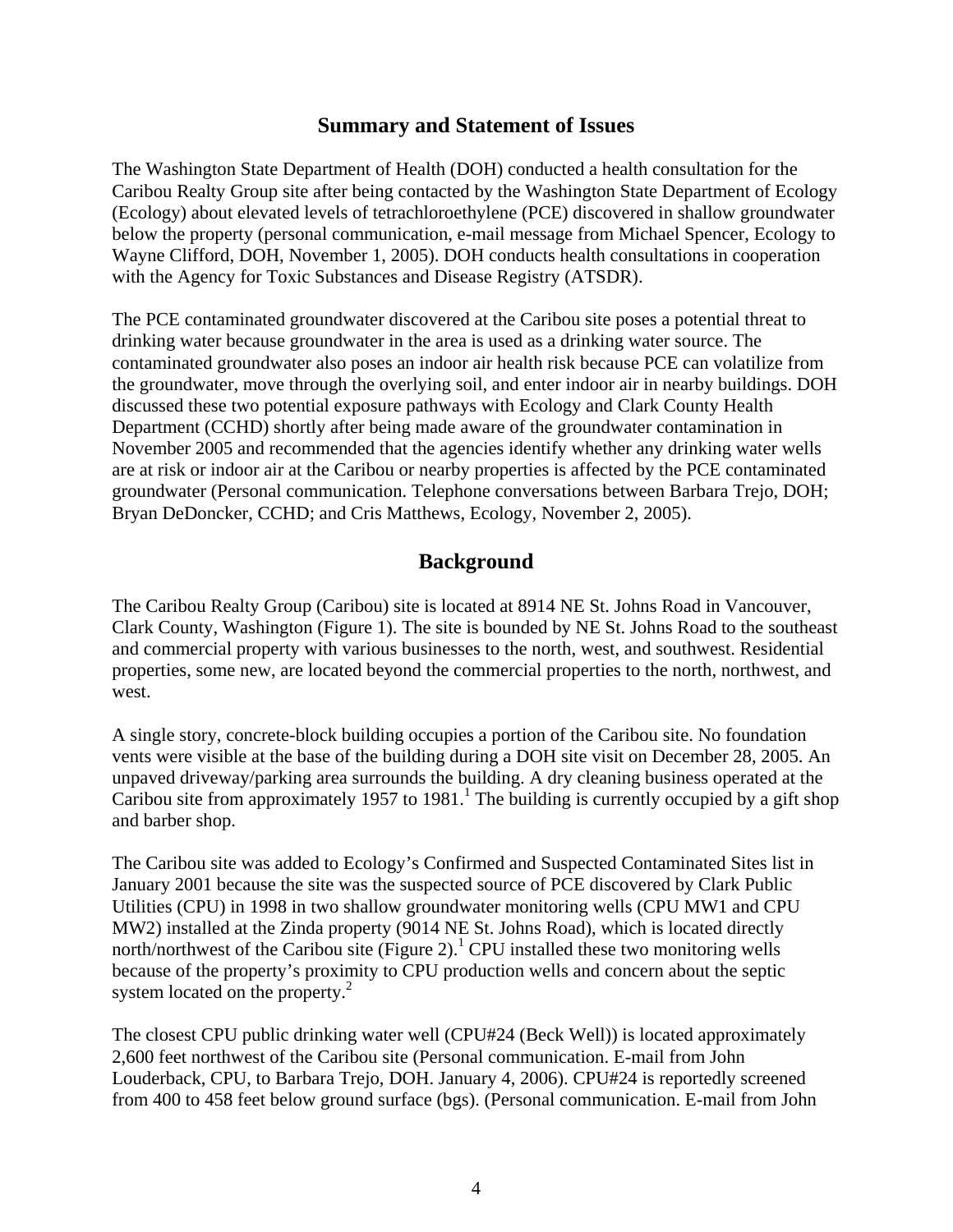Louderback, CPU, to Barbara Trejo, DOH. January 4, 2006). Additional CPU public drinking water wells are located north and southwest of the site. However, these wells are further away than CPU #24 (Personal communication. Telephone messages from John Louderback, CPU, to Barbara Trejo, DOH. January 3 and January 4, 2006). The City of Vancouver also has some public wells in the area but the closest wells are located south and hydraulically upgradient of the Caribou site (Personal communication. Telephone message from Norm Kramm, City of Vancouver, to Barbara Trejo, DOH. February 1, 2006). Private water supply wells also exist within a half-mile radius of the site.<sup>3</sup> It appears that the PCE contaminated groundwater does not pose a threat to the City of Vancouver wells. However, it is unknown whether the PCE contaminated groundwater poses a threat to either the CPU public wells or private wells.

#### *Environmental Investigations*

CPU periodically collected groundwater samples from its two monitoring wells located on the Zinda property through December 2004. The samples were analyzed for nitrogen and volatile organic compounds (VOCs). PCE was the only VOC detected at CPU MW1, and it was only detected once, in May 1998, at 0.5 micrograms per liter (ug/l). CPU MW2, located in the northwest corner of the Zinda property, was only sampled twice, once in 1998 and again in 1999, because the well was dry during subsequent monitoring events. PCE was also the only VOC detected in CPU MW2 in May 1998 (9.2 ug/l) and January 1999 (9.0 ug/l).<sup>4</sup> The CPU MW2 levels exceed the U.S. Environmental Protection Agency (EPA) 5 ug/l maximum contaminant level (MCL) for PCE.<sup>5</sup>

CPU's chain of custody form that accompanied the May 1998 groundwater samples indicates that the samples had elevated turbidity levels.<sup>2</sup> This suggests that the wells might not have been properly developed and/or the groundwater was agitated during sampling. Either situation could result in the underestimation of the levels of VOCs in groundwater. It was also noted on CPU's chain of custody form that the laboratory might want to filter, where applicable.<sup>2</sup> The analytical report does not indicate that filtering occurred, but it should be noted that filtering groundwater where VOCs are chemicals of concern is inappropriate because the chemicals will volatilize resulting in an underestimation of the VOC levels in groundwater.

Clark County Health Department (CCHD), on behalf of Ecology, conducted a site hazard assessment (SHA) at the Caribou site in 2005, which included a limited environmental investigation on October 17, 2005. The SHA was conducted to rank the Caribou site relative to other contaminated sites in Washington. Six borings (B1 through B6) were installed around the site during the SHA investigation (Figure 2). However, no monitoring wells were installed.

Subsurface soil samples were collected at 5, 10, and 15 feet bgs and at the top of the water table at borings B3 and B5 only. Groundwater samples were collected from each boring at the top of the groundwater table, which was reported to be approximately 18 to 21 feet bgs. (Personal communication. Telephone conversation between Barbara Trejo, DOH and Bryan DeDoncker, CCHD. January 19, 2006.) The samples were analyzed for VOCs using EPA method 8260B, which is a standard VOC analysis. No sampling or data quality problems were reported.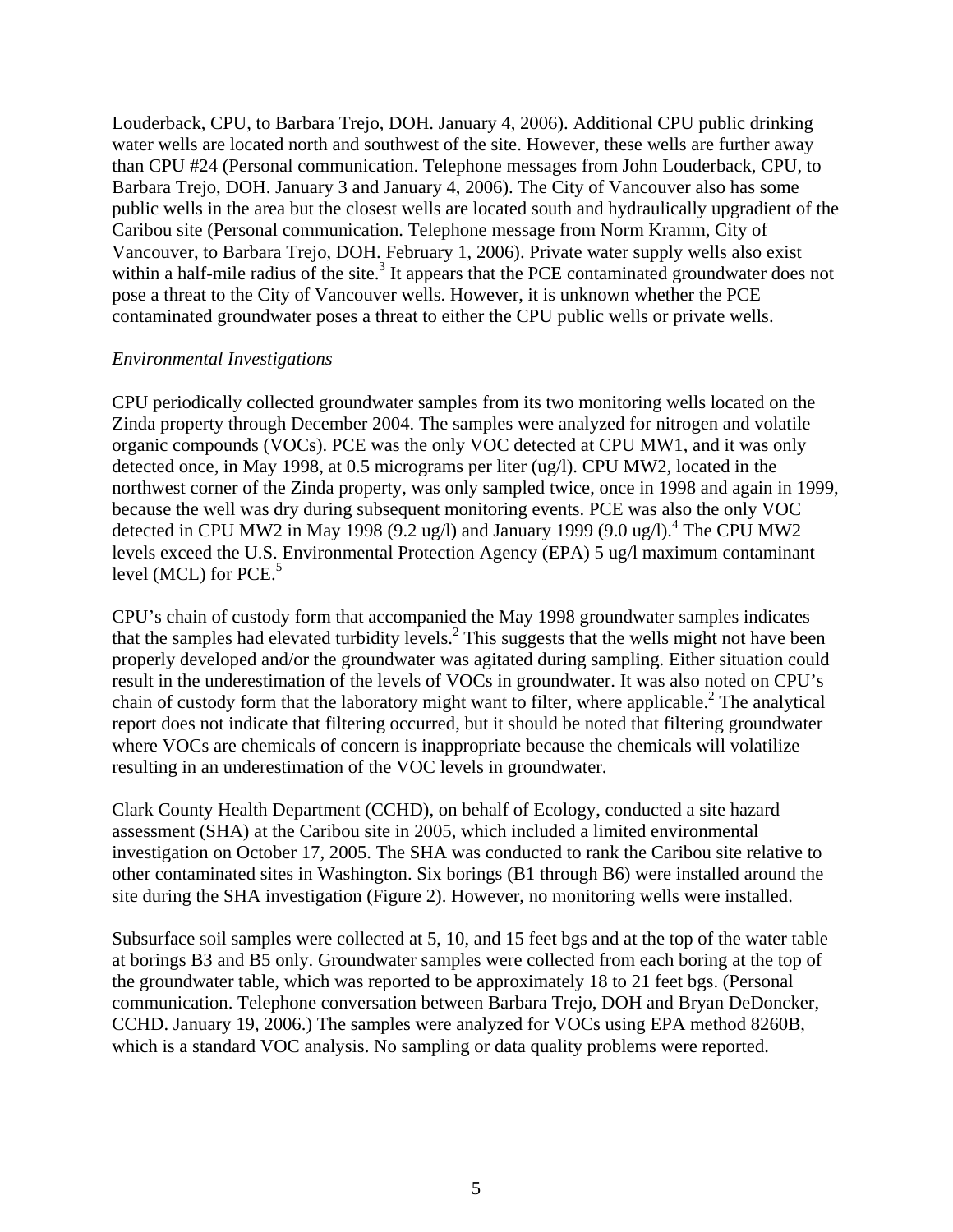No VOCs were detected in soil samples collected from borings B3 or B5. The only VOC detected in groundwater was PCE with the highest concentration (116,000 ug/l) occurring at boring B3, which is located just outside the back door of the former dry cleaning business. This groundwater PCE level is significantly above the EPA MCL for PCE (5 ug/l). Lower concentrations of PCE were found in groundwater samples collected from borings B4, B5, and B6 (76 ug/l, 299 ug/l, and 9.84 ug/l, respectively). These levels also exceed EPA's PCE MCL.

No groundwater elevation data exist for the Caribou site. However, data obtained during an investigation at the service station located southwest of the Caribou site indicates that shallow groundwater flows toward the northwest.<sup>6</sup> Based on groundwater sampling results, it appears that groundwater at the Caribou site could be flowing toward the northwest too, because PCE was only detected in the shallow groundwater samples collected northwest of the former dry cleaning building. This suggests that the Caribou site is a possible source of the shallow PCE contaminated groundwater found at the Zinda property. It should be noted, however, that up to 19 ug/l of PCE was periodically detected in groundwater at the gas station site from 2000 to 2002 along with low levels of trichloroethylene (up to 6 ug/l), 1,2-dichloroethylene (up to 15  $\mu$ g/l), and petroleum related contaminants.<sup>6</sup>

#### **Discussion**

The Ecology SHA investigation indicates a PCE release has occurred to shallow groundwater at the Caribou site. The data collected during the SHA, however, are not extensive enough to determine the nature and extent of the soil or groundwater contamination associated with the release or identify whether completed exposure pathways exist. Additional investigation will be needed to fill these data gaps.

Soil and groundwater samples will need to be analyzed for VOCs as well as other chemicals that have been used by dry cleaning businesses. The types of solvents used by dry cleaners during the period when the Caribou site was occupied by a dry cleaning business include Stoddard solvent, a petroleum distillate that was reportedly the predominant dry cleaning fluid used in the United States from the late 1920s until the late 1950s. PCE was introduced as a dry cleaning fluid in the mid-1930 and became widely used throughout the United States by the early 1960s. Other chemicals, in addition to dry cleaning solvents, are used in drying cleaning businesses, including chemicals used in the dry cleaning machine, pre-cleaning/spotting agents, garment treatment chemicals, and chemicals used in solvent and equipment maintenance.<sup>7</sup> Many of the dry cleaning chemicals associated with these broad categories are VOCs and would be detected using the standard VOC analysis conducted by Ecology (EPA method  $8260B$ )<sup>7</sup> However, some chemicals, like Stoddard solvent, would not be detected.

In addition to the broad categories of chemicals associated with drying cleaning businesses, a variety of contaminated waste streams (e.g., waste water, spent filter cartridges) are created during dry cleaning operations. These waste streams can also be a source of contaminants that can enter the environment and pose a possible health risk particularly if the building is not connected to a public sewer line (i.e., waste discharge to a septic system) or if breaks exist in the sewer line. Dry cleaning chemicals could also be found under buildings if chemicals were disposed through floor drains or sumps or spilled and seeped through cracks in the floor. Dry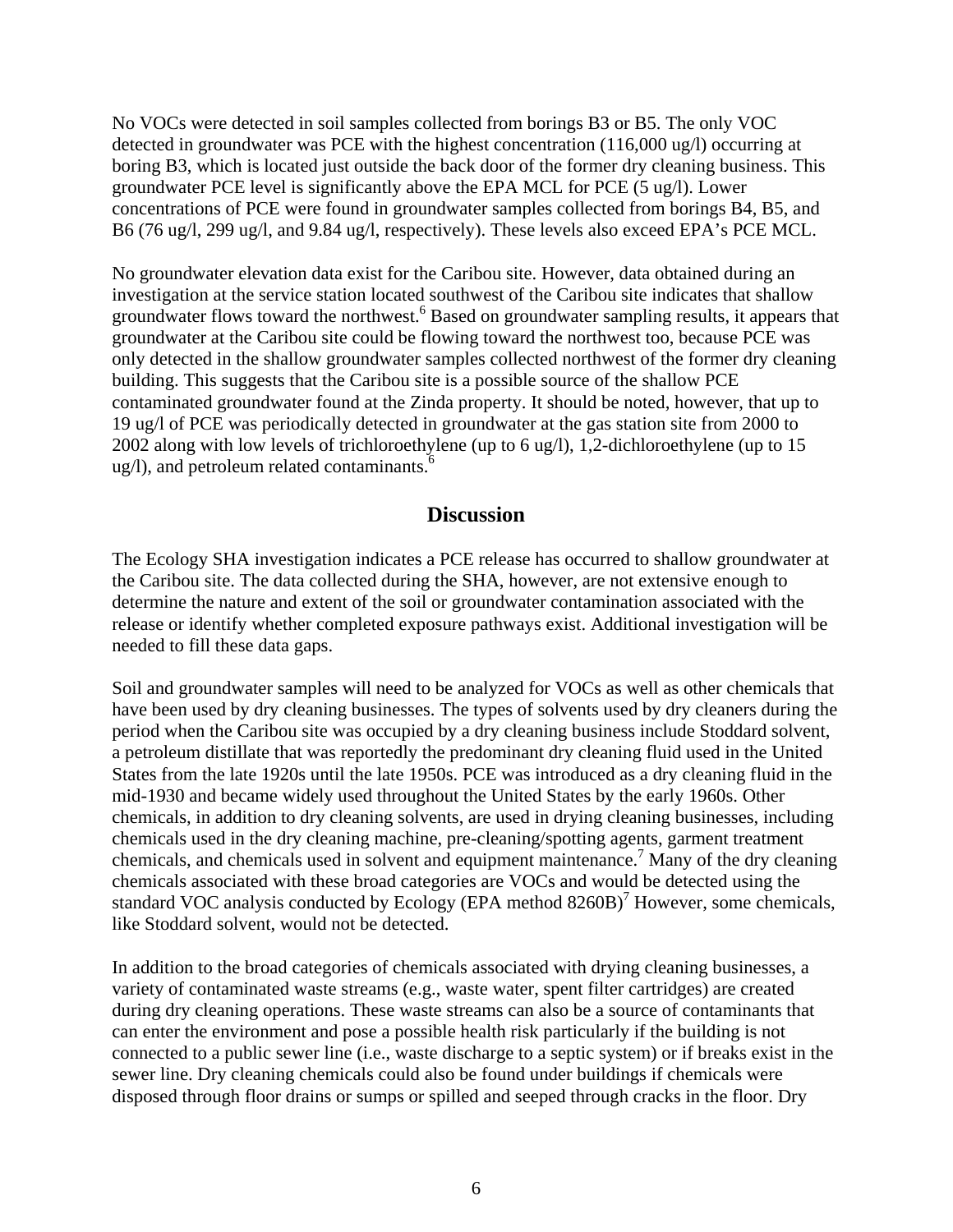cleaning chemicals could also be found in outside areas where waste storage occurred or trash containers were located.

Dry cleaning chemicals, like PCE, can pose a health risk if they enter drinking water or indoor air. PCE, for example, is a probable carcinogen, and has been shown to cause health effects such as kidney or liver damage in animals exposed at much higher concentrations than encountered by most people.<sup>8</sup> Further investigation of the Caribou site is necessary to determine whether contaminants released at this site pose a health risk.

# **Children's Health Concerns**

Children can be uniquely vulnerable to the hazardous effects of environmental contaminants. When compared to adults, pound for pound of body weight, children drink more water, eat more food, and breathe more air, which can lead to an increased exposure to contaminants. Additionally, the fetus is highly sensitive to many chemicals, particularly with respect to potential impacts on childhood development. For these reasons, DOH considers the specific impacts that contaminants, like PCE, might have on children, as well as other sensitive populations.

# **Conclusions**

The Caribou site poses a potential health risk to nearby drinking water wells and indoor air at nearby buildings because elevated levels of PCE were discovered in shallow groundwater below the site. However, there is not enough information available to determine the nature and the extent of contamination or determine whether completed exposure pathways exist. The site, therefore, poses an indeterminate health risk.

# **Recommendations**

DOH recommends that the following actions be taken to begin assessing whether the Caribou site poses a health risk to the current occupants of the property as well as the nearby residential and commercial community:

- Conduct indoor air sampling at the Caribou building within the next 30 days to determine whether the current building occupants are being exposed to PCE or other dry cleaning chemicals migrating from groundwater into indoor air.
- Determine within the next 30 days whether any public or private drinking water wells are at risk from the release of dry cleaning chemicals at the site. Drinking water wells at risk from the contaminated groundwater discovered at the Caribou site, if any, should be sampled and tested immediately.
- Develop and implement a site investigation plan within 180 days to begin determining the nature and extent of contamination and completed exposure pathways associated with this former dry cleaning site so health risks can be determined. Historic information about the site (e.g., solvent use, waste disposal practices, drain field locations, chemical storage areas) should be obtained prior to developing an investigation work plan or sampling and analysis plan to help focus the investigation.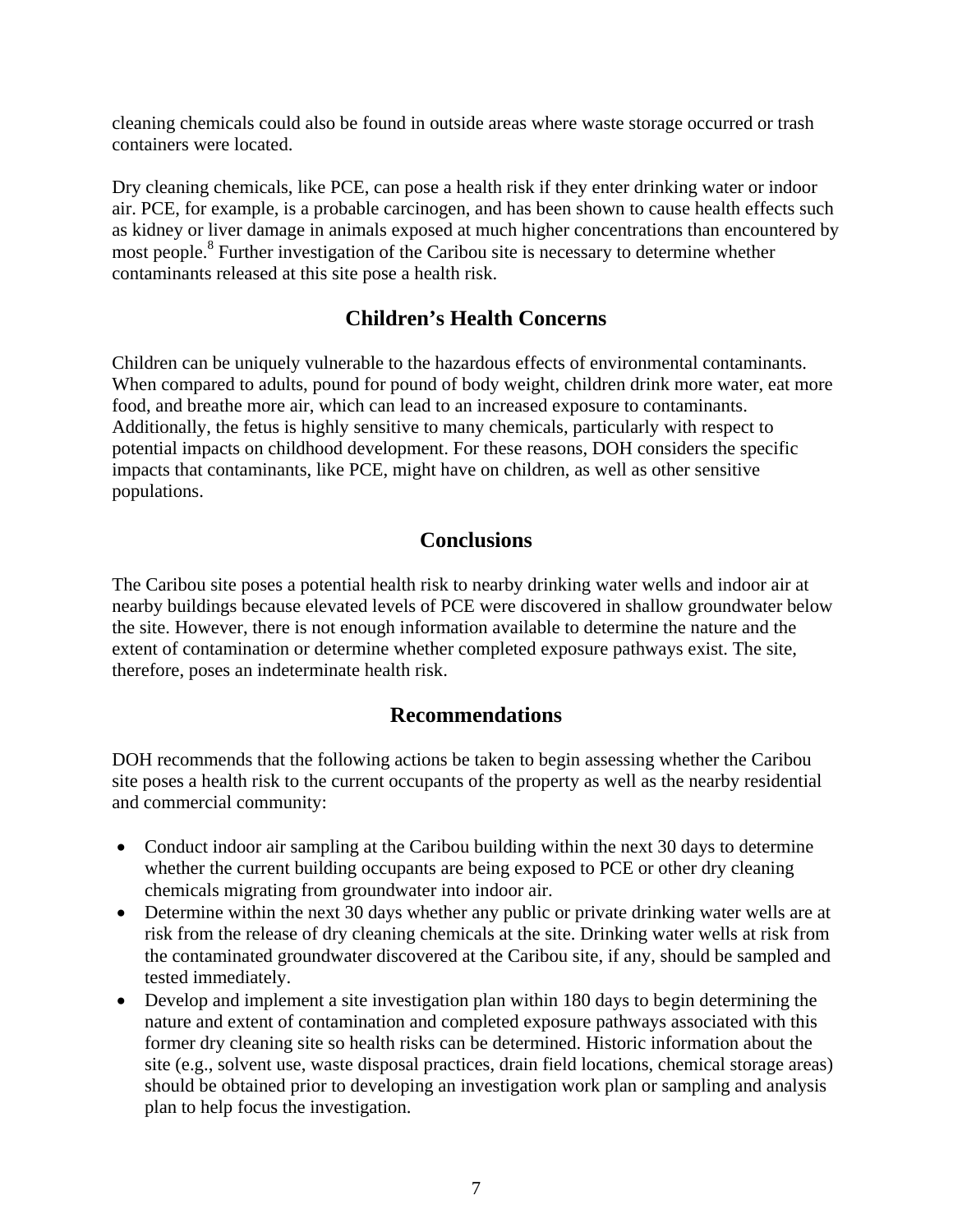# **Public Health Action Plan**

- 1. DOH is available to review investigation plans and evaluate health risks posed by the site when future investigation data become available.
- 2. The property owner confirmed that no drinking water wells exist within the immediate vicinity of the site and started an investigation in March 2006 to begin evaluating the nature and extent of the site contamination (Personal communication. E-mail message from Tom Neal to Barbara Trejo, Washington Department of Health. March 29, 2006). The property owner's consultant submitted an indoor air work plan for DOH review in early April 2006.<sup>9</sup> DOH completed its review and submitted comments to the property owner and consultant on April 10, 2006.
- 3. DOH will post this health consultation report on its web site to make it available to the general public and will provide copies of the report to Ecology, Clark County Health Department, Clark Public Utilities, and the Caribou property owners.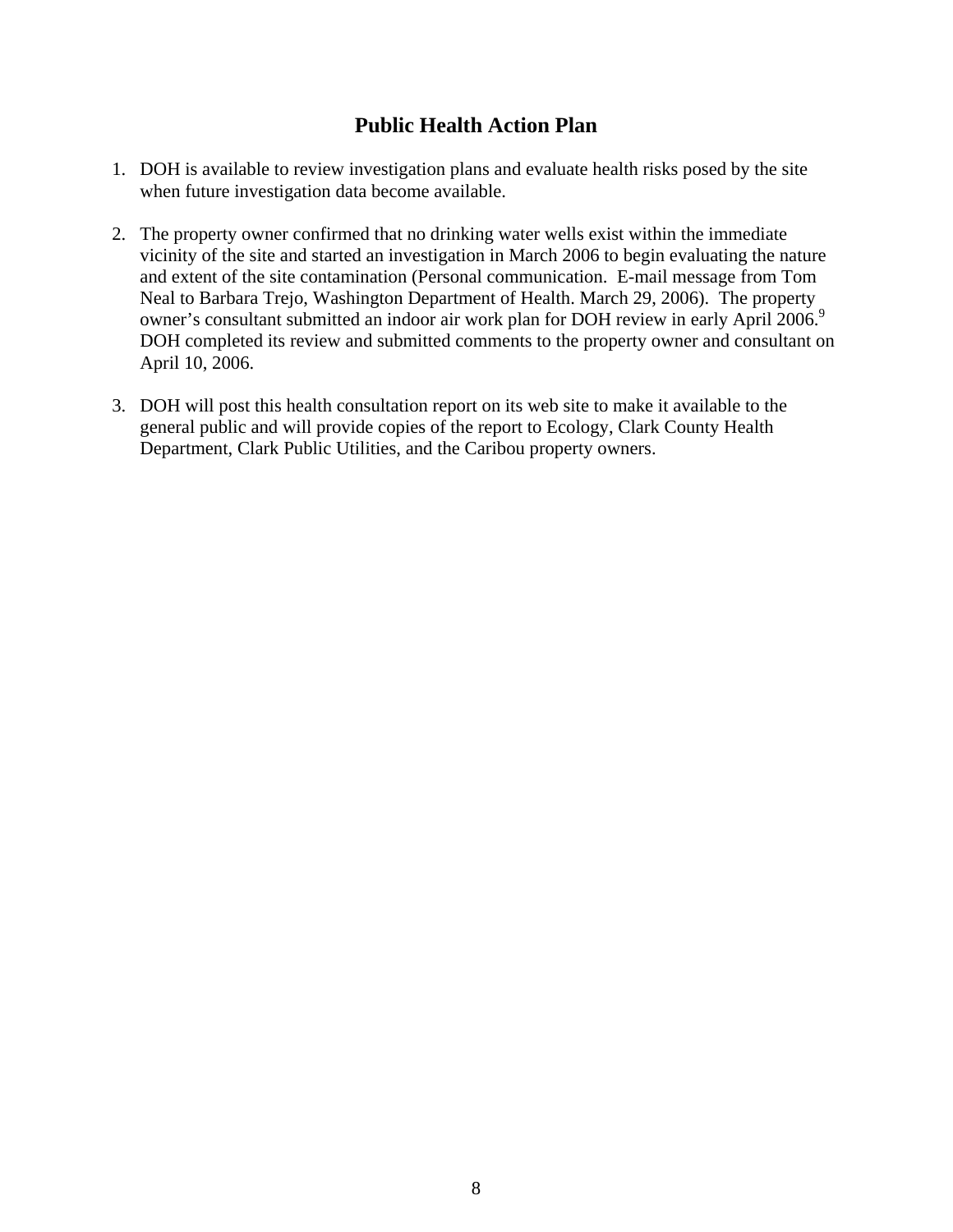## **Preparer of Report**

Barbara Trejo Washington State Department of Health Office of Environmental Health Assessments Site Assessment Section

#### **Designated Reviewer**

Wayne Clifford, Manager Site Assessment Section Office of Environmental Health Assessments Washington State Department of Health

# **ATSDR Technical Project Officer**

Alan Parham Division of Health Assessment and Consultation Agency for Toxic Substances and Disease Registry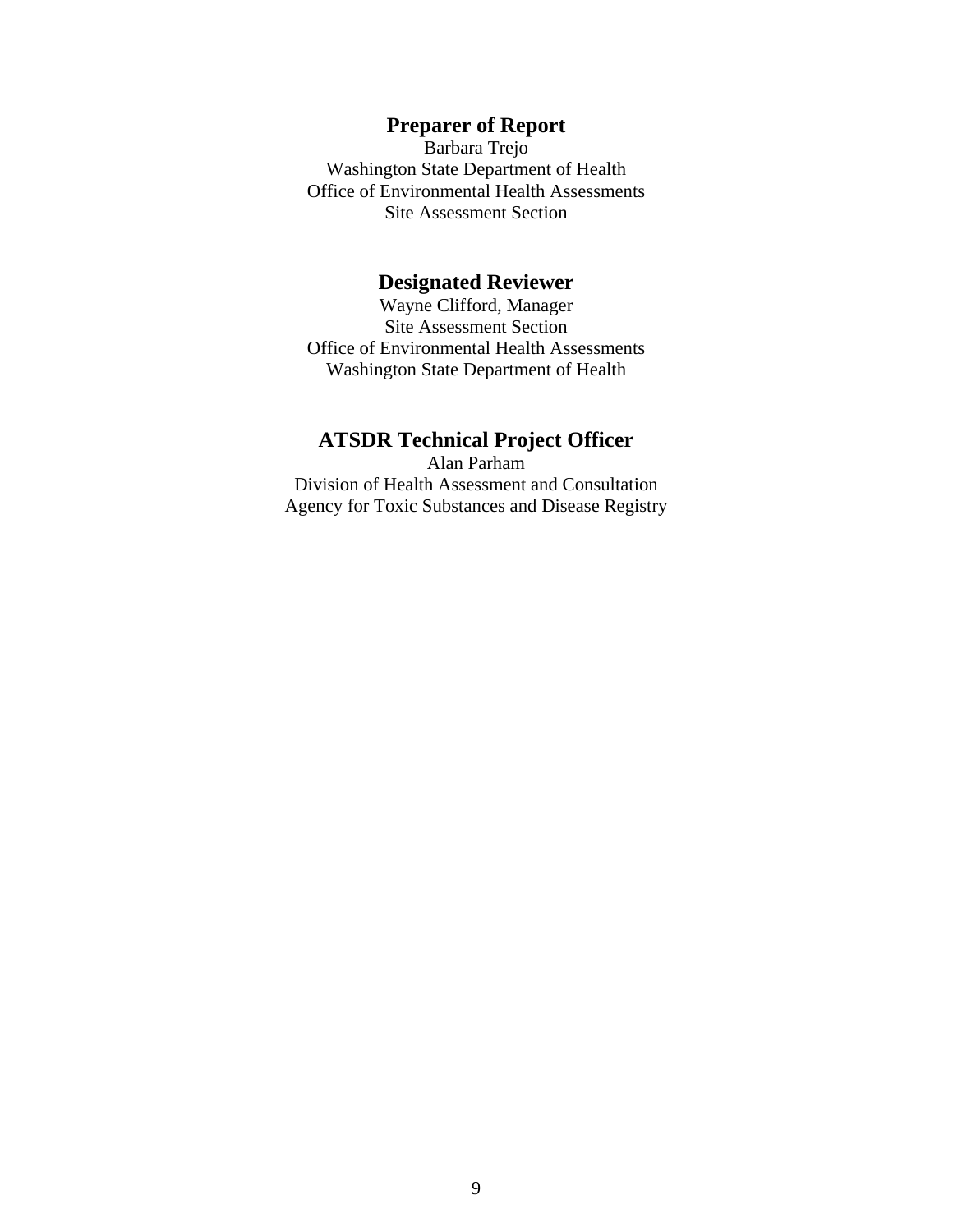#### **References**

- 1 Clark County Health District. Site hazard assessment worksheet 1 summary score sheet. December 9, 2005.
- 2 Letter from Robert Livick, Clark Public Utilities, to Lin Bernhardt, Washington Department of Ecology, regarding wellhead protection monitoring on the Zinda property. July 14, 1998.
- 3 Washington State Department of Ecology, Water Resources Program. Well log report search and review. December 23, 2005
- 4 Letter from John Louderback, Clark Public Utilities, to Bryan Dedoncker, Clark County Health Department, regarding Zinda monitoring wells. April 5, 2005.
- 5 U.S. Environmental Protection Agency. Maximum contaminant levels. j wr  $\text{div }$  y v  $\text{Or }$  c $\theta$  qx  $\text{IO}$  Y F Y to end to n% en February 2, 2005.
- 6 Robert Miller Consulting. Compliance groundwater monitoring report. West Linn, Oregon: Robert Miller Consulting. December 30, 2002.
- 7 State Coalition for the Remediation of Drycleaners, Chemicals used in dry cleaning operations. January 2002.
- 8 Agency for Toxic Substances and Disease Registry. Toxicological profile for tetrachloroethylene. Atlanta, Georgia: Agency for Toxic Substances and Disease Registry. September 1997.
- 9 3 Kings Environmental. Work plan for investigation of perchloroethylene in indoor air, Caribou Realty Site, 8914 NE St Johns Road, Vancouver, Washington. Vancouver, Washington: 3 Kings Environmental. April 6, 2006.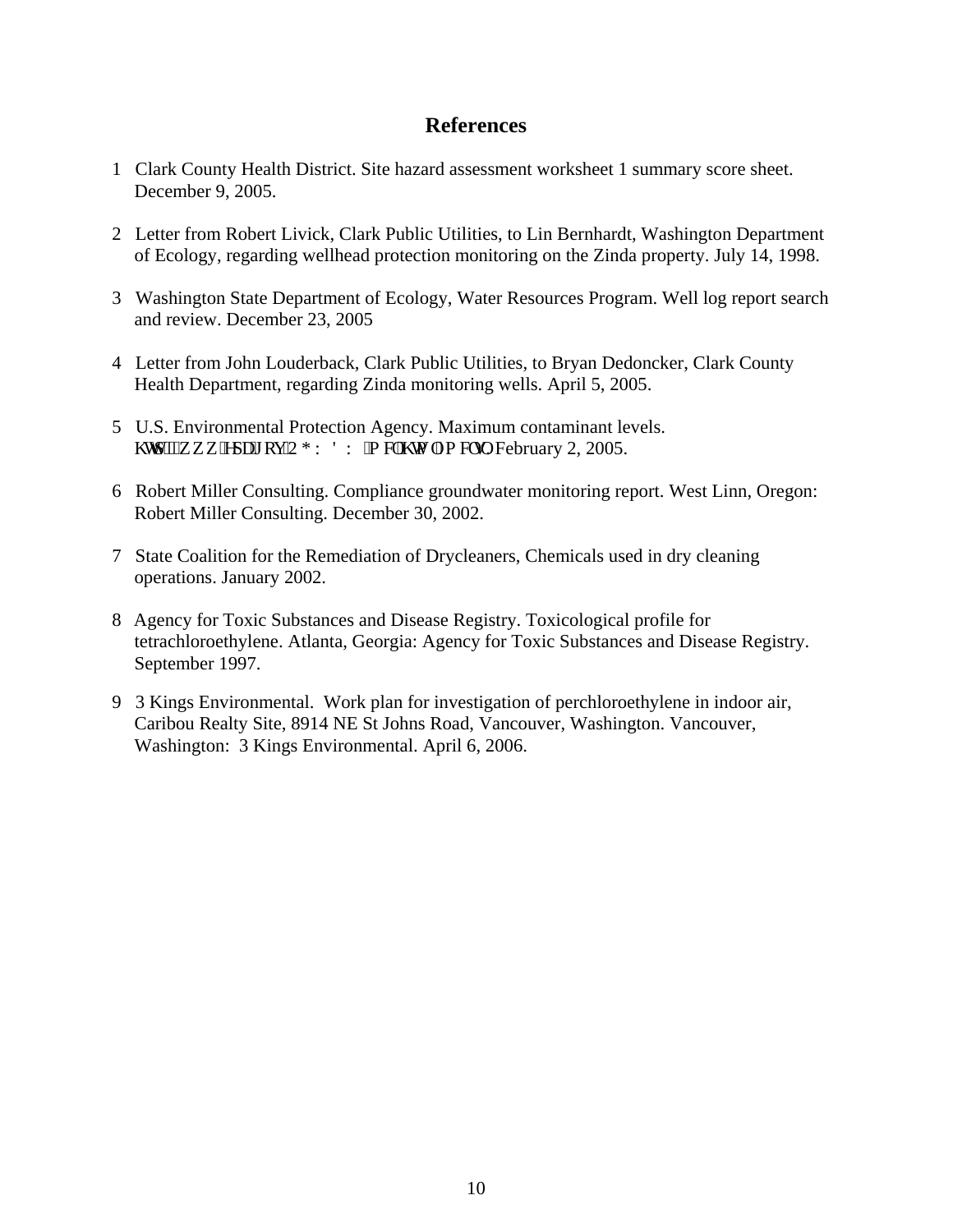

 **Figure 1: Vicinity Map Caribou Realty Group Site Vancouver, Washington**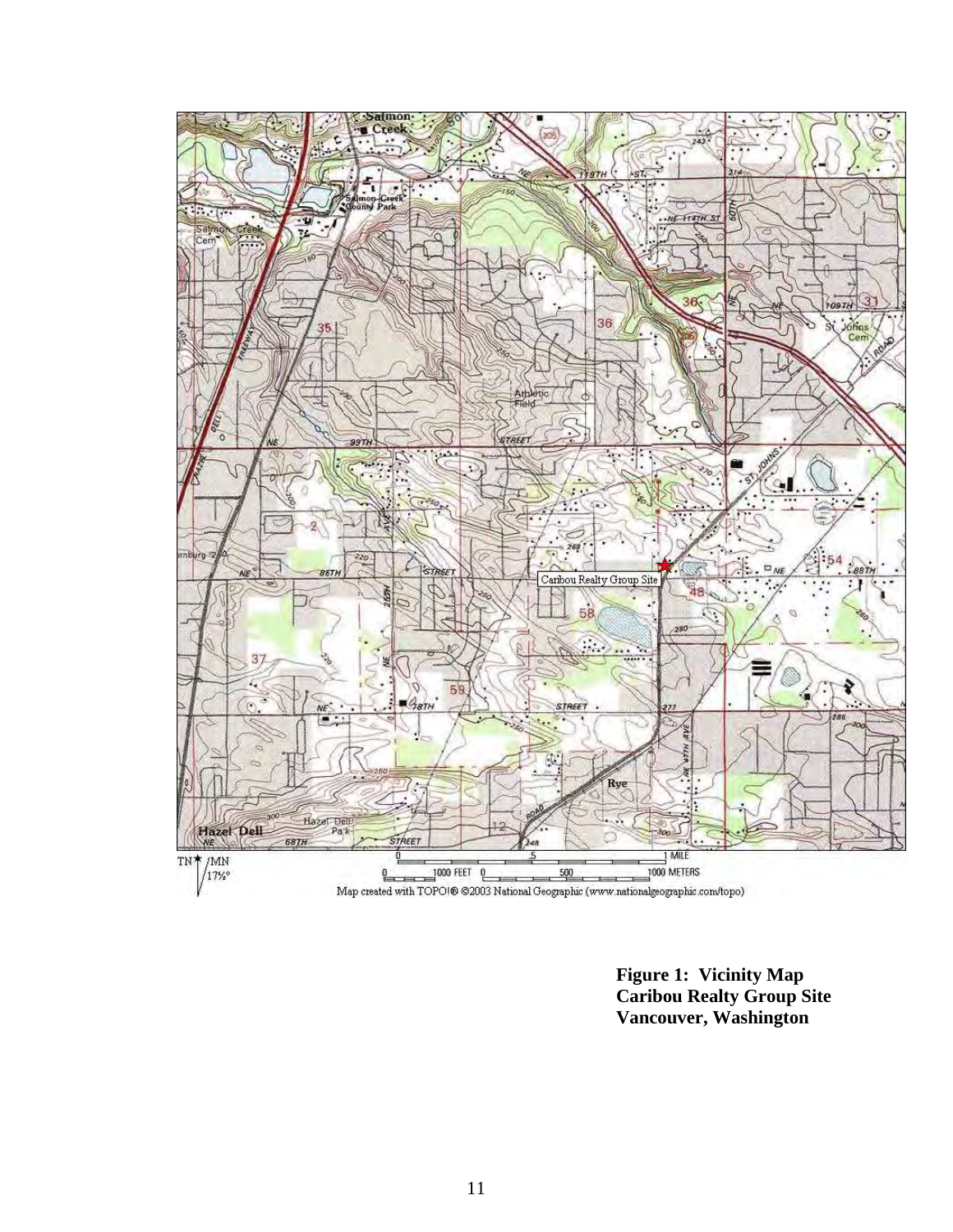

 **Figure 2: Site Map Caribou Realty Group Site Vancouver, Washington**